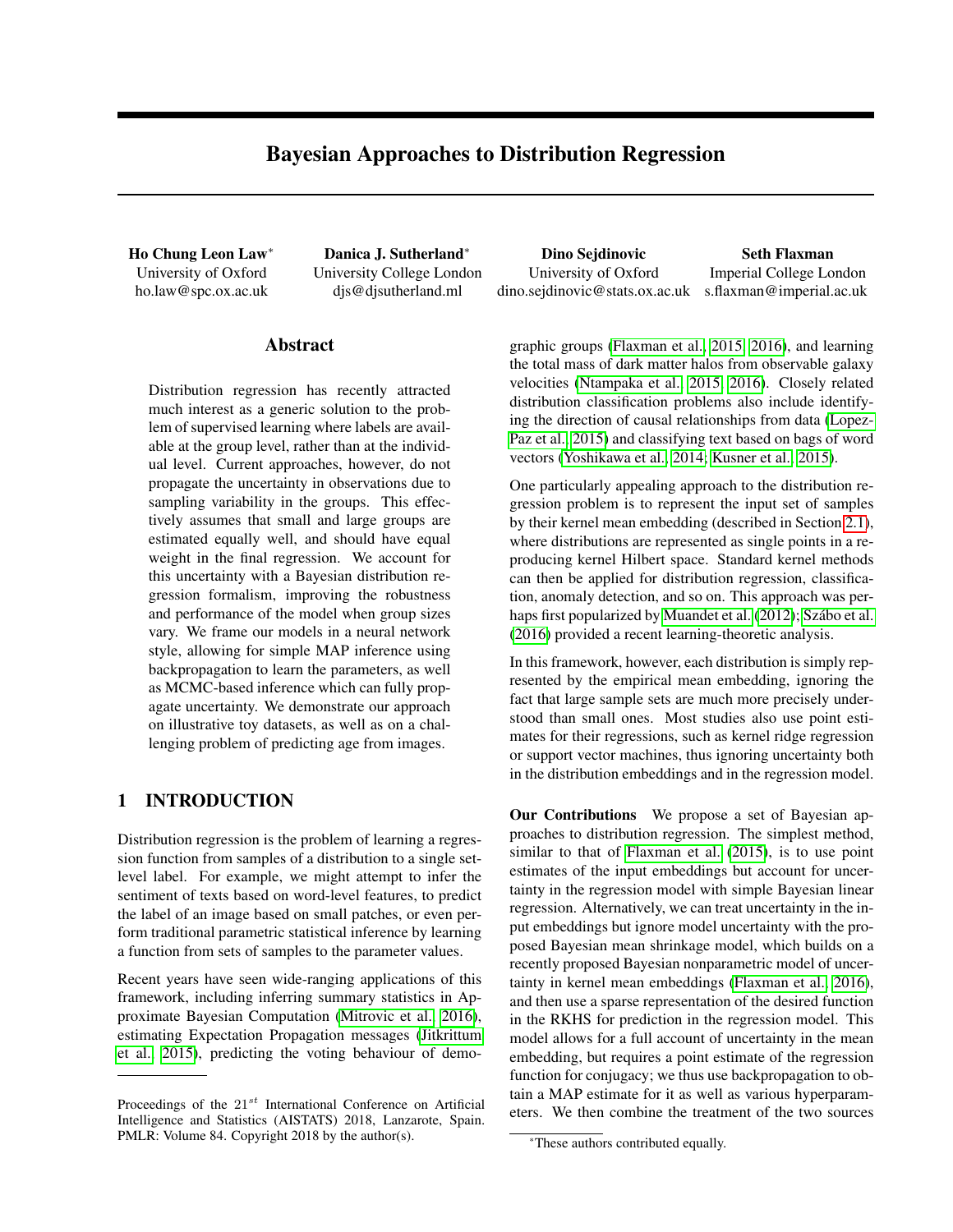of uncertainty into a fully Bayesian model and use Hamiltonian Monte Carlo for efficient inference. Depending on the inferential goals, each model can be useful. We demonstrate our approaches on an illustrative toy problem as well as a challenging real-world age estimation task.

### 2 BACKGROUND

#### <span id="page-1-0"></span>2.1 Problem Overview

Distribution regression is the task of learning a classifier or a regression function that maps probability distributions to labels. The challenge of distribution regression goes beyond the standard supervised learning setting: we do not have access to exact input-output pairs since the true inputs, probability distributions, are observed only through samples from that distribution:

$$
\left(\{x_j^1\}_{j=1}^{N_1}, y_1\right), \dots, \left(\{x_j^n\}_{j=1}^{N_n}, y_n\right), \qquad (1)
$$

so that each bag  $\{x_j^i\}_{j=1}^{N_i}$  has a label  $y_i$  along with  $N_i$  individual observations  $x_j^i \in \mathcal{X}$ . We assume that the observations  $\{x_j^i\}_{j=1}^{N_i}$  are i.i.d. samples from some unobserved distribution  $P_i$ , and that the true label  $y_i$  depends only on  $P_i$ . We wish to avoid making any strong parametric assumptions on the  $P_i$ . For the present work, we will assume the labels  $y_i$  are real-valued; Appendix [B](#page--1-0) shows an extension to binary classification. We typically take the observation space  $\mathcal X$  to be a subset of  $\mathbb R^p$ , but it could easily be a structured domain such as text or images, since we access it only through a kernel (for examples, see e.g. Gärtner, 2008).

We consider the standard approach to distribution regression, which relies on kernel mean embeddings and kernel ridge regression. For any positive definite kernel function  $k : \mathcal{X} \times \mathcal{X} \rightarrow \mathbb{R}$ , there exists a unique reproducing kernel Hilbert space (RKHS)  $\mathcal{H}_k$ , a possibly infinitedimensional space of functions  $f : \mathcal{X} \to \mathbb{R}$  where evaluation can be written as an inner product, and in particular  $f(x) = \langle f, k(\cdot, x) \rangle_{\mathcal{H}_k}$  for all  $f \in \mathcal{H}_k, x \in \mathcal{X}$ . Here  $k(\cdot, x) \in \mathcal{H}_k$  is a function of one argument,  $y \mapsto k(y, x)$ .

Given a probability measure P on  $\mathcal{X}$ , let us define the kernel mean embedding into  $\mathcal{H}_k$  as

$$
\mu_{\mathsf{P}} = \int k(\cdot, x) \, \mathsf{P}(dx) \in \mathcal{H}_k. \tag{2}
$$

Notice that  $\mu_P$  serves as a high- or infinite-dimensional vector representation of P. For the kernel mean embedding of P into  $\mathcal{H}_k$  to be well-defined, it suffices that  $\int \sqrt{k(x, x)} P(dx) < \infty$ , which is trivially satisfied for all P if  $k$  is bounded. Analogously to the reproducing property of RKHS,  $\mu_P$  represents the expectation function on  $\mathcal{H}_k$ :  $\int h(x)P(dx) = \langle h, \mu_P \rangle_{\mathcal{H}_k}$ . For so-called *characteristic* kernels [\(Sriperumbudur et al., 2010\)](#page-9-3), every probability measure has a unique embedding, and thus  $\mu_P$  completely determines the corresponding probability measure.

#### <span id="page-1-2"></span>2.2 Estimating Mean Embeddings

For a set of samples  $\{x_j\}_{j=1}^n$  drawn iid from P, the empirical estimator of  $\mu_{\text{P}}$ ,  $\widehat{\mu}_{\text{P}} \in \mathcal{H}_k$ , is given by

<span id="page-1-1"></span>
$$
\widehat{\mu_{\mathsf{P}}} = \mu_{\widehat{\mathsf{P}}} = \int k(\cdot, x) \widehat{\mathsf{P}}(dx) = \frac{1}{n} \sum_{j=1}^{n} k(\cdot, x_j). \tag{3}
$$

This is the standard estimator used by previous distribution regression approaches, which the reproducing property of  $\mathcal{H}_k$  shows us corresponds to the kernel

$$
\langle \widehat{\mu_{\mathsf{P}_i}}, \widehat{\mu_{\mathsf{P}_j}} \rangle_{\mathcal{H}_k} = \frac{1}{N_i N_j} \sum_{\ell=1}^{N_i} \sum_{r=1}^{N_j} k(x_\ell^i, x_r^j). \tag{4}
$$

But [\(3\)](#page-1-1) is an empirical mean estimator in a high- or infinitedimensional space, and is thus subject to the well-known *Stein phenomenon*, so that its performance is dominated by the James-Stein shrinkage estimators. Indeed, [Muandet](#page-8-10) [et al.](#page-8-10) [\(2014\)](#page-8-10) studied shrinkage estimators for mean embeddings, which can result in substantially improved performance for some tasks [\(Ramdas and Wehbe, 2015\)](#page-9-4). [Flax](#page-8-8)[man et al.](#page-8-8) [\(2016\)](#page-8-8) proposed a Bayesian analogue of shrinkage estimators, which we now review.

This approach consists of (1) a Gaussian Process prior  $\mu_P \sim \mathcal{GP}(m_0, r(\cdot, \cdot))$  on  $\mathcal{H}_k$ , where r is selected to ensure that  $\mu_P \in \mathcal{H}_k$  almost surely and (2) a normal likelihood  $\widehat{\mu}_{P}(\mathbf{x}) \mid \mu_{P}(\mathbf{x}) \sim \mathcal{N}(\mu_{P}(\mathbf{x}), \Sigma)$ . Here, conjugacy of the prior and the likelihood leads to a Gaussian process posterior on the true embedding  $\mu_{\rm P}$ , given that we have observed  $\widehat{\mu}_{\mathbf{P}}$  at some set of locations x. The posterior mean is then essentially identical to a particular shrinkage estimator of [Muandet et al.](#page-8-10) [\(2014\)](#page-8-10), but the method described here has the extra advantage of a closed form uncertainty estimate, which we utilise in our distributional approach. For the choice of  $r$ , we use a Gaussian RBF kernel  $k$ , and choose either  $r = k$  or, following [Flaxman et al.](#page-8-8) [\(2016\)](#page-8-8),  $r(x, x') = \int k(x, z) k(z, x') \nu(dz)$  where  $\nu$  is proportional to a Gaussian measure. For details of our choices, and why they are sufficient for our purposes, see Appendix [A.](#page--1-1)

This model accounts for the uncertainty based on the number of samples  $N_i$ , shrinking the embeddings for small sample sizes more. As we will see, this is essential in the context of distribution regression, particularly when bag sizes are imbalanced.

#### <span id="page-1-3"></span>2.3 Standard Approaches to Distribution Regression

Following Szábo et al. [\(2016\)](#page-9-2), assume that the probability distributions  $P_i$  are each drawn randomly from some unknown meta-distribution over probability distributions, and take a two-stage approach, illustrated as in Figure [1.](#page-2-0) Denoting the feature map  $k(\cdot, x) \in \mathcal{H}_k$  by  $\phi(x)$ , one uses the empirical kernel mean estimator [\(3\)](#page-1-1) to separately estimate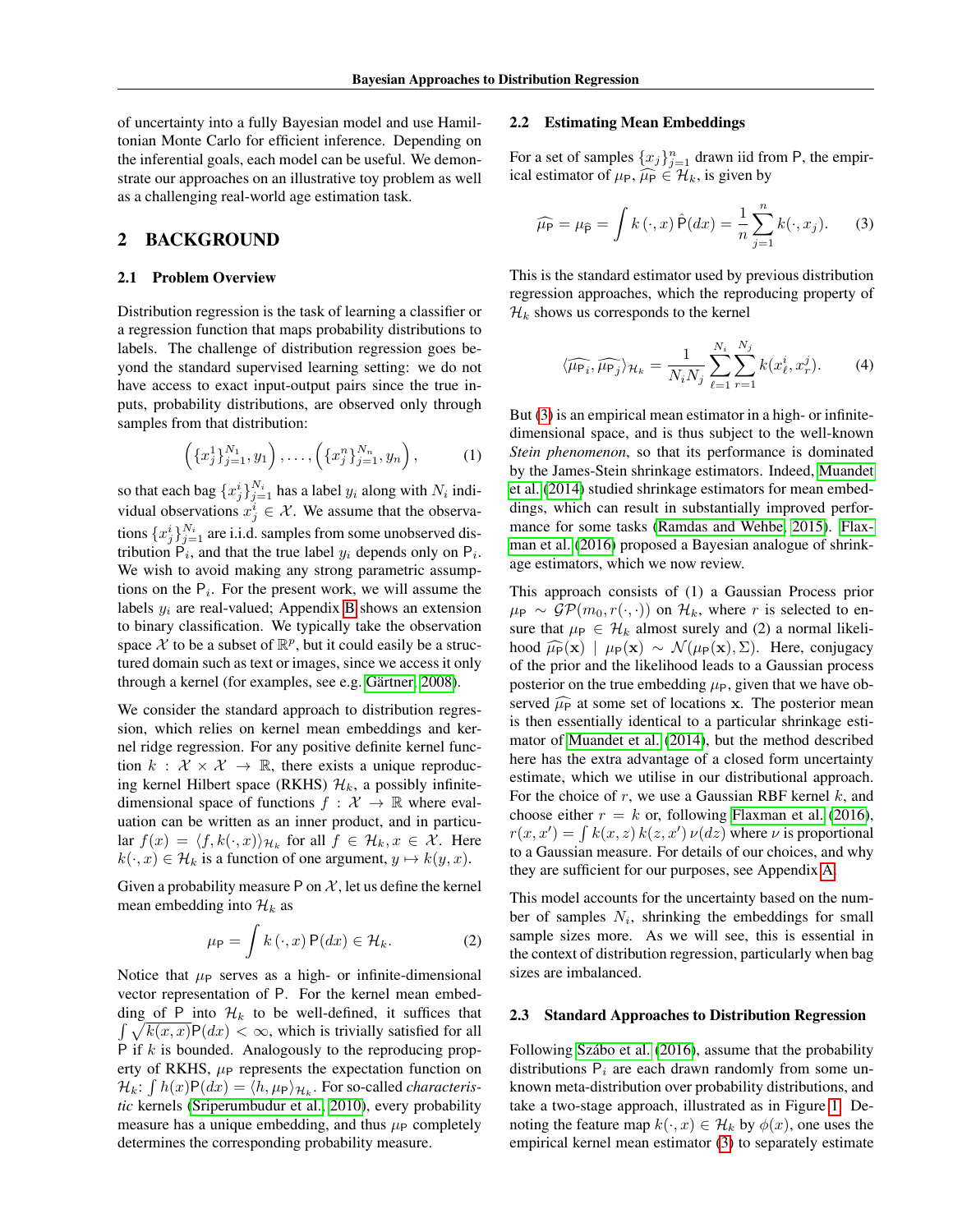<span id="page-2-0"></span>

Figure 1: Each bag is summarised by a kernel mean embedding  $\mu_i \in \mathcal{H}_k$ ; a regression function  $f : \mathcal{H}_k \to \mathbb{R}$  predicts labels  $y_i \in \mathbb{R}$ . We propose a Bayesian approach to propagate uncertainty due to the number of samples in each bag, obtaining posterior credible intervals illustrated in grey.

the mean of each group:

<span id="page-2-2"></span>
$$
\widehat{\mu_1} = \frac{1}{N_1} \sum_{j=1}^{N_1} \phi(x_j^1), \ \ \dots, \ \ \widehat{\mu_n} = \frac{1}{N_n} \sum_{i=1}^{N_n} \phi(x_j^n). \tag{5}
$$

Next, one uses kernel ridge regression [\(Saunders et al.,](#page-9-5) [1998\)](#page-9-5) to learn a function  $f : \mathcal{H}_k \to \mathbb{R}$ , by minimizing the squared loss with an RKHS complexity penalty:

$$
\hat{f} = \underset{f \in \mathcal{H}_K}{\text{argmin}} \sum_i (y_i - f(\hat{\mu_i}))^2 + \lambda \|f\|_{\mathcal{H}_K}^2.
$$

Here  $K : \mathcal{H}_k \times \mathcal{H}_k \to \mathbb{R}$  is a "second-level" kernel on mean embeddings. If  $K$  is a linear kernel on the RKHS  $\mathcal{H}_k$ , then the resulting method can be interpreted as a linear (ridge) regression on mean embeddings, which are themselves nonlinear transformations of the inputs. A nonlinear second-level kernel on  $\mathcal{H}_k$  sometimes improves perfor-mance [\(Muandet et al., 2012;](#page-8-7) Szábo et al., 2016).

Distribution regression as described is not scalable for even modestly-sized datasets, as computing each of the  $\mathcal{O}(n^2)$  entries of the relevant kernel matrix requires time  $\mathcal{O}(N_iN_j)$ . Many applications have thus used variants of random Fourier features [\(Rahimi and Recht, 2007\)](#page-9-6). In this paper we instead expand in terms of landmark points drawn randomly from the observations, yielding radial basis networks [\(Broomhead and Lowe, 1988\)](#page-8-11) with mean pooling.

### 3 MODELS

We consider here three different Bayesian models, with each model encoding different types of uncertainty. We

<span id="page-2-1"></span>

Figure 2: Our baseline model, a RBF network for distribution regression.  $X_i$  represents the matrix of samples for bag *i*, while  $k(X_i, u_\ell)$  represents the element wise operation on each row of  $X_i$ , with b representing the batch size for stochastic gradient descent.

begin with a non-Bayesian RBF network formulation of the standard approach to distribution regression as a baseline, before refining this approach to better propagate uncertainty in bag size, as well as model parameters.

### <span id="page-2-4"></span>3.1 Baseline Model

The baseline RBF network formulation we employ here is a variation of the approaches of [Broomhead and Lowe](#page-8-11) [\(1988\)](#page-8-11), [Que and Belkin](#page-9-7) [\(2016\)](#page-9-7), [Law et al.](#page-8-12) [\(2017\)](#page-8-12), and [Za](#page-9-8)[heer et al.](#page-9-8) [\(2017\)](#page-9-8). As shown in Figure [2,](#page-2-1) the initial input is a minibatch consisting of several bags  $X_i$ , each containing  $N_i$  points. Each point is then converted to an explicit featurisation, taking the role of  $\phi$  in [\(5\)](#page-2-2), by a radial basis layer:  $x_j^i \in \mathbb{R}^p$  is mapped to

$$
\phi(x_j^i) = [k(x_j^i, u_1), \dots, k(x_j^i, u_d)]^\top \in \mathbb{R}^d
$$

where  $\mathbf{u} = \{u_{\ell}\}_{\ell=1}^d$  are landmark points. A mean pooling layer yields the estimated mean embedding  $\hat{\mu}_i$  corresponding to each of the bags  $j$  represented in the minibatch, where  $\hat{\mu}_i = \frac{1}{N_i} \sum_{j=1}^{N_i} \phi(x_j^i)$  $\hat{\mu}_i = \frac{1}{N_i} \sum_{j=1}^{N_i} \phi(x_j^i)$  $\hat{\mu}_i = \frac{1}{N_i} \sum_{j=1}^{N_i} \phi(x_j^i)$ .<sup>1</sup> Finally, a fully connected output layer gives real-valued labels  $\hat{y}_i = \beta^{\mathsf{T}} \hat{\mu}_i + b$ . As a loss function we use the mean square error  $\frac{1}{n} \sum_i (\hat{y}_i - y_i)^2$ . For learning, we use backpropagation with the Adam optimizer [\(Kingma and Ba, 2015\)](#page-8-13). To regularise the network, we use early stopping on a validation set, as well as an  $L_2$ penalty corresponding to a normal prior on  $\beta$ .

<span id="page-2-3"></span><sup>&</sup>lt;sup>1</sup>In the implementation, we stack all of the bags  $X_i$  into a single matrix of size  $\sum_j N_j \times d$  for the first layer, then perform pooling via sparse matrix multiplication.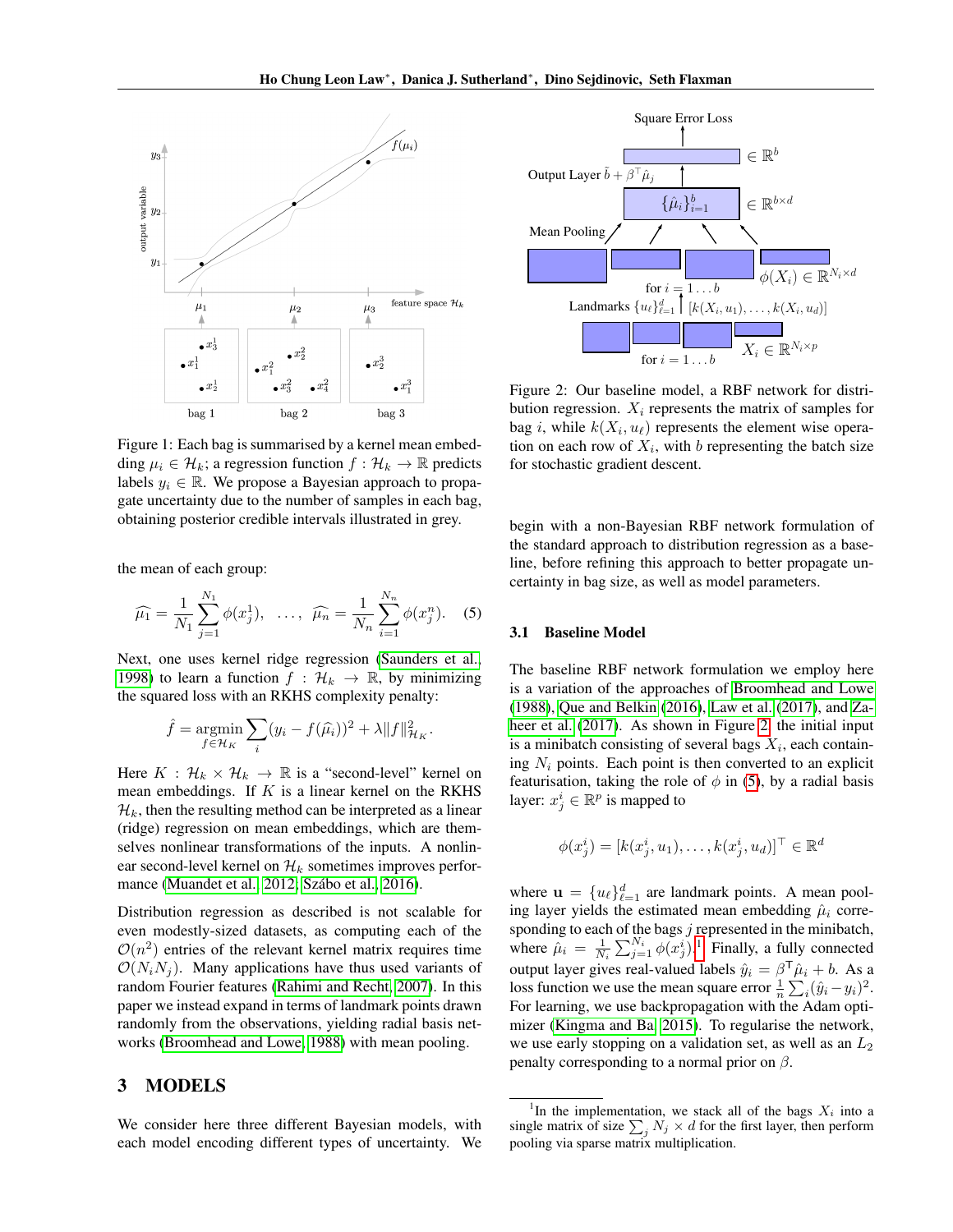<span id="page-3-1"></span>

Figure 3: Our Bayesian mean shrinkage pooling model. This diagram takes  $m_0 = 0$ ,  $\eta = 1$  and  $\mathbf{u} = \mathbf{z}$ , so that  $R = R_{\mathbf{z}} = R_{\mathbf{z}\mathbf{z}}$ , and  $K_{\mathbf{z}} = K$ .

#### <span id="page-3-2"></span>3.2 Bayesian Linear Regression Model

The most obvious approach to adding uncertainty to the model of Section [3.1](#page-2-4) is to encode uncertainty over regression parameters  $\beta$  only, as follows:

$$
\beta \sim \mathcal{N}(0, \rho^2) \qquad y_i \mid \mathbf{x}_i, \beta \sim \mathcal{N}(\beta^{\mathsf{T}} \hat{\mu}_i, \sigma^2).
$$

This is essentially Bayesian linear regression on the empirical mean embeddings, and is closely related to the model of [Flaxman et al.](#page-8-2) [\(2015\)](#page-8-2). Here, we are working directly with the finite-dimensional  $\hat{\mu}_i$ , unlike the infinite-dimensional  $\mu_i$  before. Due to the conjugacy of the model, we can easily obtain the predictive distribution  $y_i | \mathbf{x_i}$ , integrating out the uncertainty over  $\beta$ . This provides us with uncertainty intervals for the predictions  $y_i$ .

For model tuning, we can maximise the model evidence, i.e. the marginal log-likelihood (see [Bishop](#page-8-14) [\(2006\)](#page-8-14) for details), and use backpropagation through the network to learn  $\sigma$  and  $\rho$  and any kernel parameters of interest.<sup>[2](#page-3-0)</sup>

#### 3.3 Bayesian Mean Shrinkage Model

A shortcoming of the prior models, and of the standard approach in [Szabo et al.](#page-9-2) [\(2016\)](#page-9-2), is that they ignore uncertainty ´ in the first level of estimation due to varying number of samples in each bag. Ideally we would estimate not just the mean embedding per bag, but also a measure of the sample variance, in order to propagate this information regarding uncertainty from the bag size through the model. Bayesian tools provide a natural framework for this problem.

We can use the Bayesian nonparametric prior over kernel mean embeddings [\(Flaxman et al., 2016\)](#page-8-8) described in Section [2.2,](#page-1-2) and observe the empirical embeddings at the landmark points  $\mathbf{u_i}$ . For  $\mathbf{u_i}$ , we take a fixed set of landmarks, which we can choose via k-means clustering or sample without replacement [\(Que and Belkin, 2016\)](#page-9-7). Using the conjugacy of the model to the Gaussian process prior  $\mu_i \sim$  $\mathcal{GP}(m_0, \eta r(., .))$ , we obtain a closed-form posterior Gaussian process whose evaluation at points  $\mathbf{h} = \{h_s\}_{s=1}^{n_h}$  is:

$$
\mu_i(\mathbf{h}) \mid \mathbf{x_i} \sim \mathcal{N} \left( R_{\mathbf{h}} \left( R + \Sigma_i / N_i \right)^{-1} \left( \hat{\mu}_i - m_0 \right) + m_0, \right.
$$

$$
R_{\mathbf{h}} - R_{\mathbf{h}} \left( R + \Sigma_i / N_i \right)^{-1} R_{\mathbf{h}}^{\top}
$$

where  $R_{st} = \eta r(u_s, u_t)$ ,  $(R_{\text{hh}})_{st} = \eta r(h_s, h_t)$ ,  $(R_{\text{h}})_{st} =$  $\eta r(h_s, u_t)$ , and  $\mathbf{x_i}$  denotes the set  $\{x_j^i\}_{j=1}^{N_i}$ . We take the prior mean  $m_0$  to be the average of the  $\hat{\mu}_i$ ; under a linear kernel  $K$ , this means we shrink predictions towards the mean prediction. Note  $\eta$  essentially controls the strength of the shrinkage: a smaller  $\eta$  means we shrink more strongly towards  $m_0$ . We take  $\Sigma_i$  to be the average of the empirical covariance of  $\{\varphi(x_j^i)\}_{j=1}^{N_i}$  across all bags, to avoid poor estimation of  $\Sigma_i$  for smaller bags. More intuition about the behaviour of this estimator can be found in Appendix [C.](#page--1-2)

Now, supposing we have normal observation error  $\sigma^2$ , and use a linear kernel as our second level kernel K, we have:

$$
y_i \mid \mu_i, f \sim \mathcal{N}\left(\langle f, \mu_i \rangle_{\mathcal{H}_k}, \sigma^2\right) \tag{6}
$$

where  $f \in \mathcal{H}_k$ . Clearly, this is difficult to work with; hence we parameterise f as  $f = \sum_{\ell=1}^{s} \alpha_{\ell} k(\cdot, z_{\ell})$ , where  $\mathbf{z} = \{z_{\ell}\}_{\ell=1}^{s}$  is a set of landmark points for f, which we can learn or fix. (Appendix [D](#page--1-3) gives a motivation for this approximation using the representer theorem.) Using the reproducing property, our likelihood model becomes:

$$
y_i | \mu_i, \alpha \sim \mathcal{N}\left(\alpha^{\mathsf{T}} \mu_i(\mathbf{z}), \sigma^2\right) \tag{7}
$$

where  $\mu_i(\mathbf{z}) = [\mu_i(z_1), \dots, \mu_i(z_s)]^\top$ . For fixed  $\alpha$  and  $\mathbf{z}$ we can analytically integrate out the dependence on  $\mu_i$ , and the predictive distribution of a bag label becomes

$$
y_i | \mathbf{x}_i, \alpha \sim \mathcal{N}(\xi_i^{\alpha}, \nu_i^{\alpha})
$$
  

$$
\xi_i^{\alpha} = \alpha^{\top} R_{\mathbf{z}} \left( R + \frac{\Sigma_i}{N_i} \right)^{-1} (\hat{\mu}_i - m_0) + \alpha^{\top} m_0
$$
  

$$
\nu_i^{\alpha} = \alpha^{\top} \left( R_{\mathbf{z} \mathbf{z}} - R_{\mathbf{z}} \left( R + \frac{\Sigma_i}{N_i} \right)^{-1} R_{\mathbf{z}}^{\top} \right) \alpha + \sigma^2.
$$

The prior  $\alpha \sim \mathcal{N}(0, \rho^2 K_{\mathbf{z}}^{-1})$ , where  $K_{\mathbf{z}}$  is the kernel matrix on z, gives the standard regularisation on f of  $||f||_{\mathcal{H}_k}^2$ . The log-likelihood objective becomes

$$
\frac{1}{2} \sum_{i=1}^{n} \left\{ \log \nu_i^{\alpha} + \frac{(y_i - \xi_i^{\alpha})^2}{\xi_i^{\alpha}} \right\} + \frac{\alpha^{\mathsf{T}} K_{\mathbf{z}} \alpha}{2\rho^2}.
$$

<span id="page-3-0"></span><sup>&</sup>lt;sup>2</sup>Note that unlike the other models considered in this paper, we cannot easily do minibatch stochastic gradient descent, as the marginal log-likelihood does not decompose for each individual data point.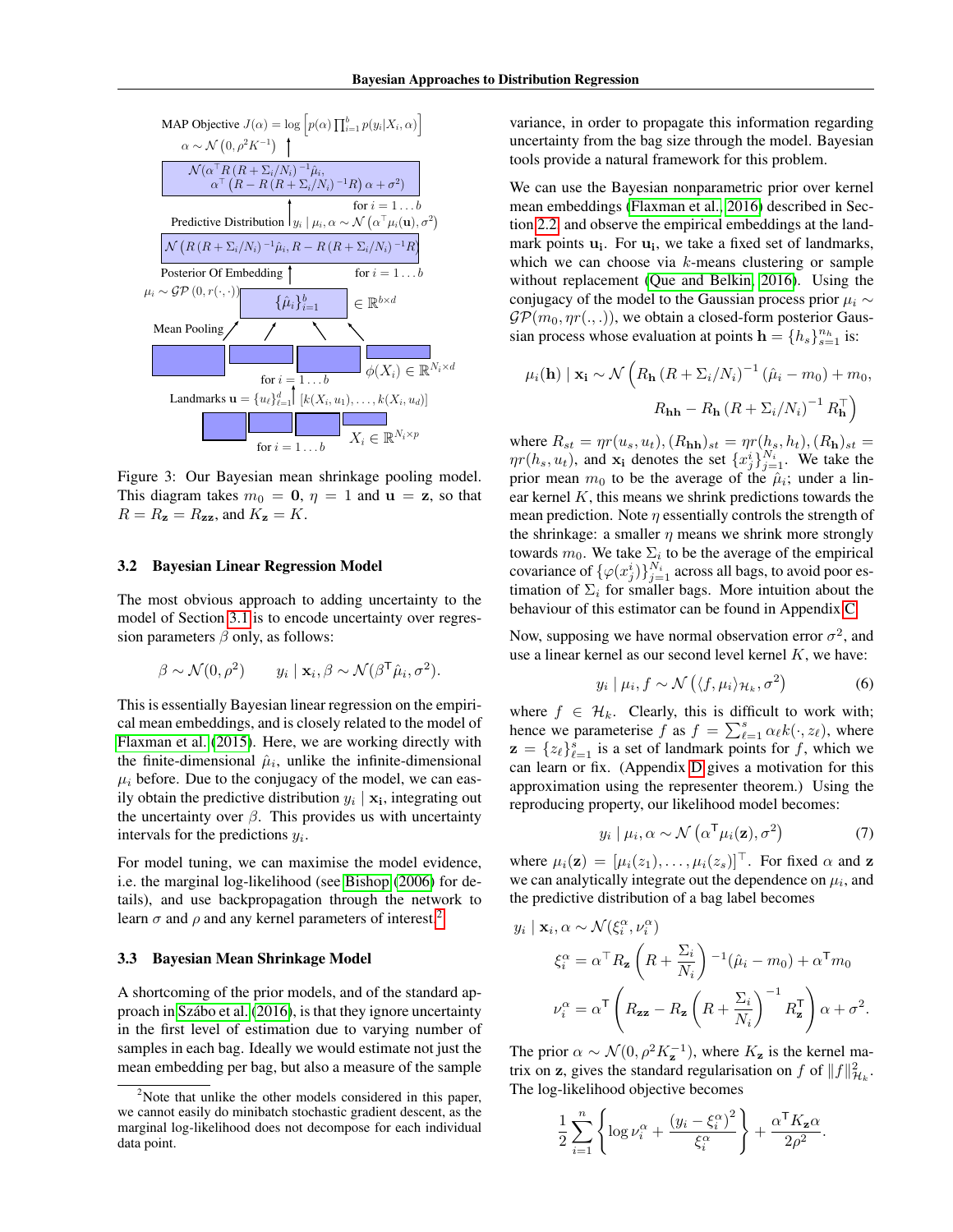We can use backpropagation to learn the parameters  $\alpha$ ,  $\sigma$ , and if we wish  $\eta$ , z, and any kernel parameters. The full model is illustrated in Figure [3.](#page-3-1) This approach allows us to directly encode uncertainty based on bag size in the objective function, and gives probabilistic predictions.

#### 3.4 Bayesian Distribution Regression

It is natural to combine the two Bayesian models above, fully propagating uncertainty in estimation of the mean embedding and of the regression coefficients  $\alpha$ . Unfortunately, conjugate Bayesian inference is no longer available. Thus, we consider a Markov Chain Monte Carlo (MCMC) sampling based approach, and here use Hamiltonian Monte Carlo (HMC) for efficient inference, though any MCMCtype scheme would work. Whereas inference above used gradient descent to maximise the marginal likelihood, with the gradient calculated using automatic differentiation, here we use automatic differentiation to calculate the gradient of the joint log-likelihood and follow this gradient as we perform sampling over the parameters we wish to infer.

We can still exploit the conjugacy of the mean shrinkage layer, obtaining an analytic posterior over the mean embeddings. Conditional on the mean embeddings, we have a Bayesian linear regression model with parameters  $\alpha$ . We sample this model with the NUTS HMC sampler [\(Hoffman](#page-8-15) [and Gelman, 2014;](#page-8-15) [Stan Development Team, 2014\)](#page-9-9).

# 4 RELATED WORK

As previously mentioned, Szábo et al. [\(2016\)](#page-9-2) provides a thorough learning-theoretic analysis of the regression model discussed in Section [2.3.](#page-1-3) This formalism considering a kernel method on distributions using their embedding representations, or various scalable approximations to it, has been widely applied (e.g. [Muandet et al., 2012;](#page-8-7) [Yoshikawa et al., 2014;](#page-9-1) [Flaxman et al., 2015;](#page-8-2) [Jitkrittum](#page-8-1) [et al., 2015;](#page-8-1) [Lopez-Paz et al., 2015;](#page-8-5) [Mitrovic et al., 2016\)](#page-8-0). There are also several other notions of similarities on distributions in use (not necessarily falling within the framework of kernel methods and RKHSs), as well as local smoothing approaches, mostly based on estimates of various probabil-ity metrics [\(Moreno et al., 2003;](#page-8-16) [Jebara et al., 2004;](#page-8-17) Póczos [et al., 2011;](#page-9-10) [Oliva et al., 2013;](#page-9-11) [Poczos et al., 2013;](#page-9-12) [Kusner](#page-8-6) [et al., 2015\)](#page-8-6). For a partial overview, see [Sutherland](#page-9-13) [\(2016\)](#page-9-13).

Other related problems of learning on instances with group-level labels include learning with label proportions [\(Quadrianto et al., 2009;](#page-9-14) [Patrini et al., 2014\)](#page-9-15), ecological inference [\(King, 1997;](#page-8-18) [Gelman et al., 2001\)](#page-8-19), pointillistic pattern search [\(Ma et al., 2015\)](#page-8-20), multiple instance learning [\(Dietterich et al., 1997;](#page-8-21) Kück and de Freitas, 2005; [Zhou](#page-9-16) [et al., 2009;](#page-9-16) [Krummenacher et al., 2013\)](#page-8-23) and learning with sets [\(Zaheer et al., 2017\)](#page-9-8).<sup>[3](#page-4-0)</sup>

There have also been some Bayesian approaches in related contexts, though most do not follow our setting where the label is a function of the underlying distribution rather than the observed sample set. Kück and de Freitas [\(2005\)](#page-8-22) consider an MCMC method with group-level labels but focus on individual-level classifiers, while [Jackson et al.](#page-8-24) [\(2006\)](#page-8-24) use hierarchical Bayesian models on both individual-level and aggregate data for ecological inference.

[Jitkrittum et al.](#page-8-1) [\(2015\)](#page-8-1) and [Flaxman et al.](#page-8-2) [\(2015\)](#page-8-2) quantify the uncertainty of distribution regression models by interpreting the kernel ridge regression on embeddings as Gaussian process regression. However, the former's setting has no uncertainty in the mean embeddings, while the latter's treats empirical embeddings as fixed inputs to the learning problem (as in Section [3.2\)](#page-3-2).

There has also been generic work on input uncertainty in Gaussian process regression [\(Girard, 2004;](#page-8-25) [Damianou](#page-8-26) [et al., 2016\)](#page-8-26). These methods could provide a framework towards allowing for second-level kernels in our models. One could also, though, consider regression with uncertain inputs as a special case of distribution regression, where the label is a function of the distribution's mean and  $N_i = 1$ .

# 5 EXPERIMENTS

We will now demonstrate our various Bayesian approaches: the mean-shrinkage pooling method with  $r = k$  (*shrinkage*) and with  $r(x, x') = \int k(x, z)k(z, x')\nu(\mathrm{d}z)$  for  $\nu$  proportional to a Gaussian measure (*shrinkageC*), Bayesian linear regression (*BLR*), and the full Bayesian distribution regression model with  $r = k$  (*BDR*). We also compare the non-Bayesian baselines *RBF network* (Section [3.1\)](#page-2-4) and *freq-shrinkage*, which uses the shrinkage estimator of [Muandet et al.](#page-8-10) [\(2014\)](#page-8-10) to estimate mean embeddings. Code for our methods and to reproduce the experiments is available at <https://github.com/hcllaw/bdr>.

We first demonstrate the characteristics of our models on a synthetic dataset, and then evaluate them on a real life age prediction problem. Throughout, for simplicity, we take  $u = z$ , i.e.  $R = R_z = R_{zz}$ , and  $K_z = K$  – although u and z could be different, with z learnt. Here  $k$  is the standard RBF kernel. We tune the learning rate, number of landmarks, bandwidth of the kernel and regularisation parameters on a validation set. For BDR, we use weakly informative normal priors (possibly truncated at zero); for other models, we learn the remaining parameters.

### <span id="page-4-1"></span>5.1 Gamma Synthetic Data

We create a synthetic dataset by repeatedly sampling from the following hierarchical model, where  $y_i$  is the label for the *i*th bag, each  $x_j^i \in \mathbb{R}^5$  has entries i.i.d. according to the given distribution, and  $\varepsilon$  is an added noise term which

<span id="page-4-0"></span> ${}^{3}$ For more, also see [giorgiopatrini.org/nips15workshop](http://giorgiopatrini.org/nips15workshop).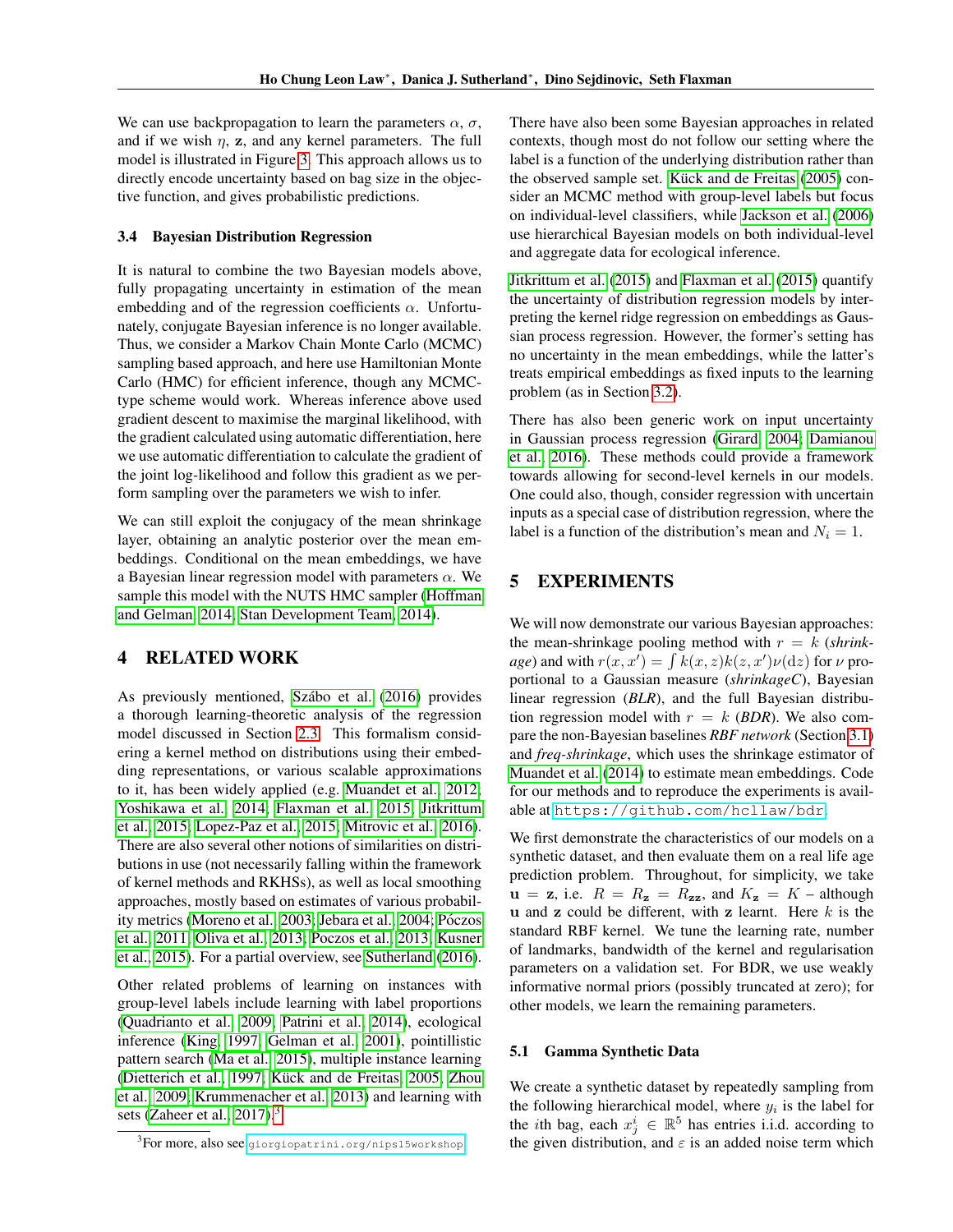<span id="page-5-0"></span>

Figure 4: Top: negative log-likelihood. Bottom: meansquared error. For context, performance of the Bayesoptimal predictor is also shown, and for NLL 'uniform' shows the performance of a uniform prediction on the possible labels. For MSE, the constant overall mean label predictor achieves about 1.3.

differs for the two experiments below:

$$
y_i \sim \text{Uniform}(4, 8)
$$

$$
\left[x_j^i\right]_\ell \mid y_i \stackrel{\text{iid}}{\sim} \frac{1}{y_i} \left[\Gamma\left(\frac{y_i}{2}, \frac{1}{2}\right)\right] + \varepsilon \text{ for } j \in [N_i], \ell \in [5].
$$

In these experiments, we generate 1 000 bags for training, 500 bags for a validation set for parameter tuning, 500 bags to use for early-stopping of the models, and 1 000 bags for testing. Tuning is performed to maximize loglikelihoods for Bayesian models, MSE for non-Bayesian models. Landmark points u are chosen via k-means (fixed across all models). We also show results of the Bayesoptimal model, which gives true posteriors according to the data-generating process; this is the best performance any model could hope to achieve. Our learning models, which treat the inputs as five-dimensional, fully nonparametric distributions, are at a substantial disadvantage even in how they view the data compared to this true model.

Varying bag size: Uncertainty in the inputs. In order to study the behaviour of our models with varying bag size, we fix four sizes  $N_i \in \{5, 20, 100, 1000\}$ . For each generated dataset, 25% of the bags have  $N_i = 20$ , and 25% have  $N_i = 100$ . Among the other half of the data, we vary the ratio of  $N_i = 5$  and  $N_i = 1000$  bags to demonstrate the methods' efficacy at dealing with varied bag sizes: we let  $s_5$  be the overall percentage of bags with  $N_i = 5$ , ranging from  $s_5 = 0$  (in which case no bags have size  $N_i = 5$ ) to  $s_5 = 50$  (in which case 50% of the overall bags have size  $N_i = 5$ ). Here we do not add additional noise:  $\varepsilon = 0$ .

Results are shown in Figure [4.](#page-5-0) BDR and shrinkage methods, which take into account bag size uncertainty, perform well here compared to the other methods. The full BDR model very slightly outperforms the Bayesian shrinkage models in both likelihood and in mean-squared error; frequentist shrinkage slightly outperforms the Bayesian shrinkage models in MSE, likely because it is tuned for that metric. We also see that the choice of  $r$  affects the results;  $r = k$  does somewhat better.

Figure [5](#page-6-0) demonstrates in more detail the difference between these models. It shows test set predictions of each model on the bags of different sizes. Here, we can see explicitly that the shrinkage and BDR models are able to take into account the bag size, with decreasing variance for larger bag sizes, while the BLR model gives the same variance for all outputs. Furthermore, the shrinkage and BDR models can shrink their predictions towards the mean more for smaller bags than larger ones: this improves performance on the small bags while still allowing for good predictions on large bags, contrary to the BLR model.

Fixed bag size: Uncertainty in the regression model. The previous experiment showed the efficacy of the shrinkage estimator in our models, but demonstrated little gain from posterior inference for regression weights  $\beta$  over their MAP estimates, i.e. there is no discernible improvement of BLR over RBF network. To isolate the effect of quantifying uncertainty in the regression model, we now consider the case where there is no variation in bag size at all and normal noise is added onto the observations. In particular we take  $N_i = 1000$  and  $\varepsilon \sim \mathcal{N}(0, 1)$ , and sample landmarks randomly from the training set.

Results are shown in Table [1.](#page-7-0) Here, BLR or BDR outperform all other methods on all runs, highlighting that uncertainty in the regression model is also important for predictive performance. Importantly, the BDR method performs well in this regime as well as in the previous one.

### <span id="page-5-2"></span>5.2 IMDb-WIKI: Age Estimation

We now demonstrate our methods on a celebrity age estimation problem, using the IMDb-WIKI database [\(Rothe](#page-9-17) [et al., 2016\)](#page-9-17) which consists of 397 949 images of 19 545 celebrities<sup>[4](#page-5-1)</sup>, with corresponding age labels. This database

<span id="page-5-1"></span><sup>&</sup>lt;sup>4</sup>We used only the IMDb images, and removed some implausible images, including one of a cat and several of people with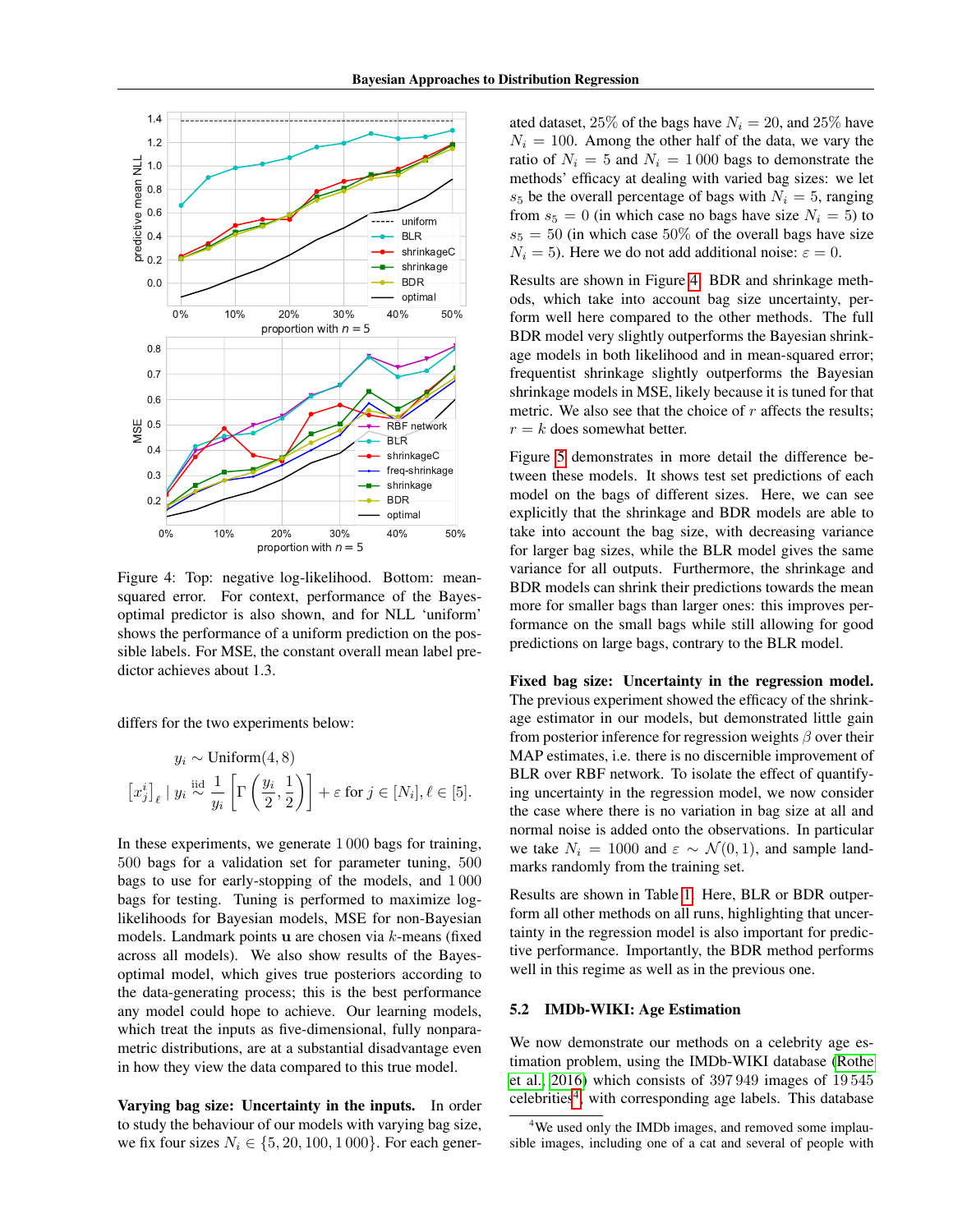<span id="page-6-0"></span>

Figure 5: Predictions for the varying bag size experiment of Section [5.1.](#page-4-1) Each column corresponds to a single prediction method. Each point in an image represents a single bag, with its horizontal position the true label  $y_i$ , and its vertical position the predicted label. The black lines show theoretical perfect predictions. The rows represent different subsets of the data: the first row shows all bags, the second only bags with  $N_i = 5$ , and so on. Colours represent the predictive standard deviation of each point.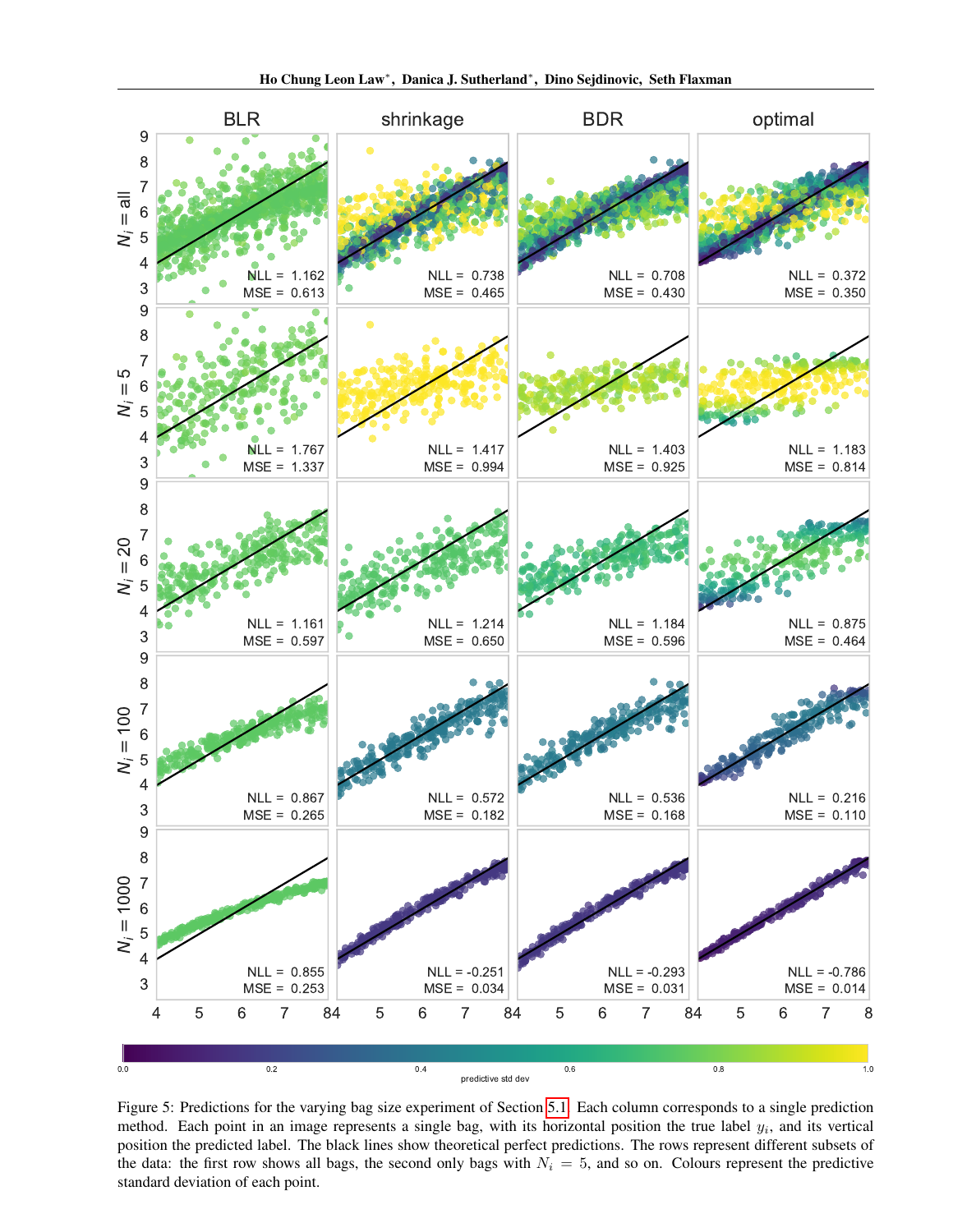<span id="page-7-0"></span>Table 1: Results on the fixed bag size dataset, over 10 dataset draws (standard deviations in parentheses). BLR/BDR perform best on all runs in both metrics.

| <b>METHOD</b>      | <b>MSE</b>   | NLL          |
|--------------------|--------------|--------------|
|                    |              |              |
| Optimal            | 0.170(0.009) | 0.401(0.018) |
| <b>RBF</b> network | 0.235(0.014) |              |
| freq-shrinkage     | 0.232(0.012) |              |
| shrinkage          | 0.237(0.014) | 0.703(0.027) |
| shrinkageC         | 0.236(0.013) | 0.700(0.029) |
| <b>BLR</b>         | 0.228(0.012) | 0.681(0.025) |
| <b>BDR</b>         | 0.227(0.012) | 0.683(0.025) |

<span id="page-7-1"></span>Table 2: Results on the grouped IMDb-WIKI dataset over ten runs (standard deviations in parentheses). Here shrinkage methods perform the best across all 10 runs.

| <b>METHOD</b>      | <b>RMSE</b> | NLL         |
|--------------------|-------------|-------------|
|                    |             |             |
| <b>CNN</b>         | 10.25(0.22) | 3.80(0.034) |
| <b>RBF</b> network | 9.51(0.20)  |             |
| freq-shrinkage     | 9.22(0.19)  |             |
| shrinkage          | 9.28(0.20)  | 3.54(0.021) |
| <b>BLR</b>         | 9.55(0.19)  | 3.68(0.021) |

was constructed by crawling IMDb for images of its most popular actors and directors, with potentially many images for each celebrity over time. [Rothe et al.](#page-9-17) [\(2016\)](#page-9-17) use a convolutional neural network (CNN) with a VGG-16 architecture to perform 101-way classification, with one class corresponding to each age in  $\{0, \ldots, 100\}$ .

We take a different approach, and assume that we are given several images of a single individual (i.e. samples from the distribution of celebrity images), and are asked to predict their mean age based on several pictures. For example, we have 757 images of Brad Pitt from age 27 up to 51, while we have only 13 images of Chelsea Peretti at ages 35 and 37. Note that 22.5% of bags have only a single image. We obtain 19545 bags, with each bag containing between 1 and 796 images of a particular celebrity, and the corresponding bag label calculated from the average of the age labels of the images inside each bag.

In particular, we use the representation  $\varphi(x)$  learnt by the CNN in [Rothe et al.](#page-9-17) [\(2016\)](#page-9-17), where  $\varphi(x)$ :  $\mathbb{R}^{256 \times 256} \rightarrow$  $\mathbb{R}^{4096}$  maps from the pixel space of images to the CNN's last hidden layer. With these new representations, we can now treat them as inputs to our radial basis network, shrinkage (taking  $r = k$  here) and BLR models. Although we could also use the full BDR model here, due to the computational time and memory required to perform proper parameter tuning, we relegate this to a later study.

We use  $9820$  bags for training,  $2948$  bags for early stopping, 2 946 for validation and 3 928 for testing. Landmarks are sampled without replacement from the training set.

We repeat the experiment on 10 different splits of the data, and report the results in Table [2.](#page-7-1) The baseline *CNN* results give performance by averaging the predictive distribution from the model of [Rothe et al.](#page-9-17) [\(2016\)](#page-9-17) for each image of a bag; note that this model was trained on all of the images used here. From Table [2,](#page-7-1) we can see that the shrinkage methods have the best performance; they outperforms all other methods in all 10 splits of the dataset, in both metrics. Non-Bayesian shrinkage again yields slightly better RMSEs, likely because it is tuned for that metric. This demonstrates that modelling bag size uncertainty is vital.

# 6 CONCLUSION

Supervised learning on groups of observations using kernel mean embeddings typically disregards sampling variability within groups. To handle this problem, we construct Bayesian approaches to modelling kernel mean embeddings within a regression model, and investigate advantages of uncertainty propagation within different components of the resulting distribution regression. The ability to take into account the uncertainty in mean embedding estimates is demonstrated to be key for constructing models with good predictive performance when group sizes are highly imbalanced. We also demonstrate that the results of a complex neural network model for age estimation can be improved by shrinkage.

Our models employ a neural network formulation to provide more expressive feature representations and learn discriminative embeddings. Doing so makes our model easy to extend to more complicated featurisations than the simple RBF network used here. By training with backpropagation, or via approximate Bayesian methods such as variational inference, we can easily 'learn the kernel' within our framework, for example fine-tuning the deep network of Section [5.2](#page-5-2) rather than using a pre-trained model. We can also apply our networks to structured settings, learning regression functions on sets of images, audio, or text. Such models naturally fit into the empirical Bayes framework.

On the other hand, we might extend our model to more Bayesian feature learning by placing priors over the kernel hyperparameters, building on classic work on variational approaches [\(Barber and Schottky, 1998\)](#page-8-27) and fully Bayesian inference [\(Andrieu et al., 2001\)](#page-8-28) in RBF networks. Such approaches are also possible using other featurisations, e.g. random Fourier features (as in [Oliva et al., 2015\)](#page-9-18).

Future distribution regression approaches will need to account for uncertainty in observation of the distribution. Our methods provide a strong, generic building block to do so.

supposedly negative age, or ages of several hundred years.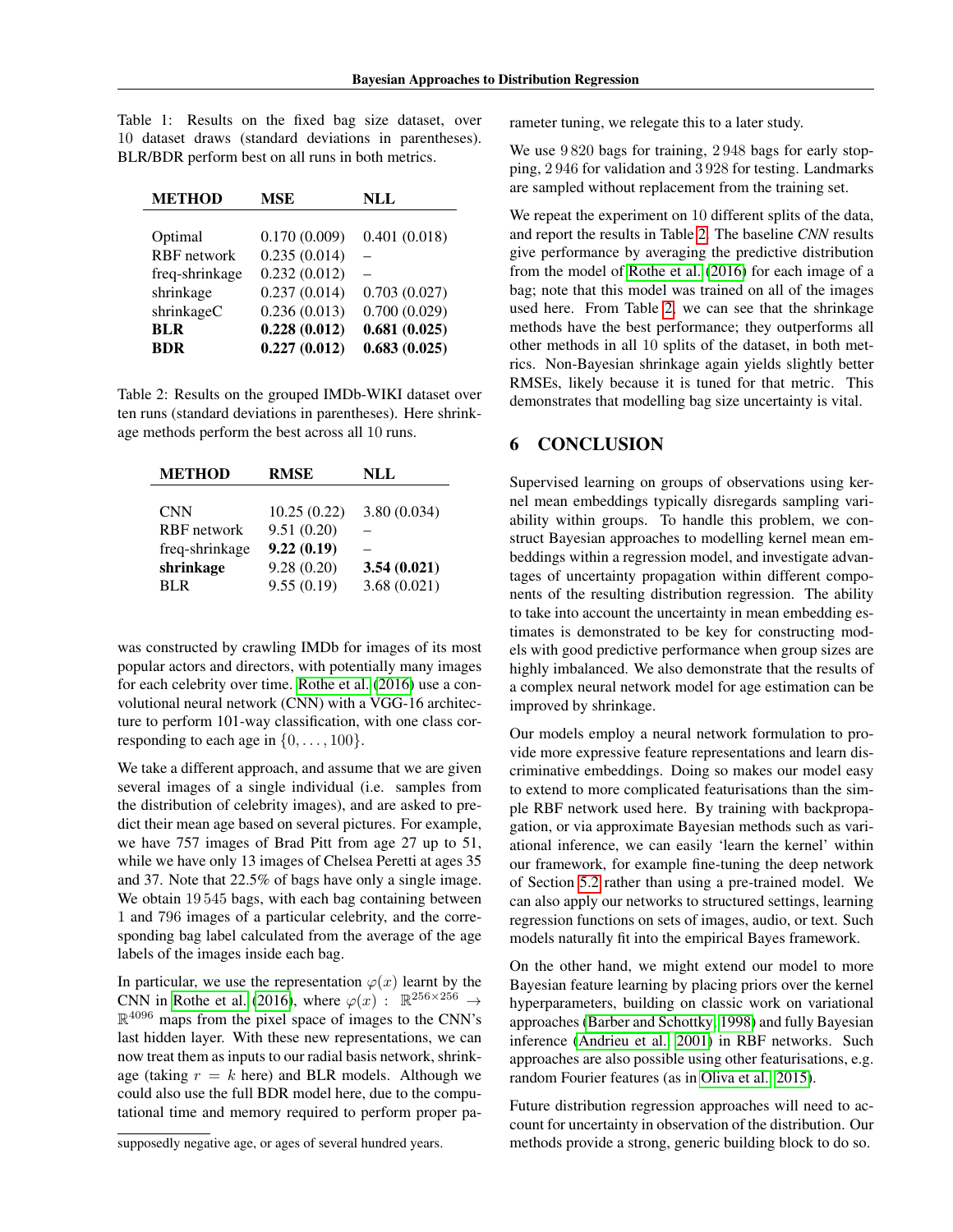### References

- <span id="page-8-28"></span>Christophe Andrieu, Nando De Freitas, and Arnaud Doucet. Robust full bayesian learning for radial basis networks. *Neural Computation*, 13(10):2359–2407, 2001.
- <span id="page-8-27"></span>David Barber and Bernhard Schottky. Radial basis functions: a bayesian treatment. *NIPS*, pages 402–408, 1998.
- <span id="page-8-14"></span>Christopher M. Bishop. *Pattern recognition and machine learning*. Springer New York, 2006.
- <span id="page-8-11"></span>David S Broomhead and David Lowe. Radial basis functions, multi-variable functional interpolation and adaptive networks. Technical report, DTIC Document, 1988.
- <span id="page-8-26"></span>Andreas C. Damianou, Michalis K. Titsias, and Neil D. Lawrence. Variational inference for latent variables and uncertain inputs in Gaussian processes. *JMLR*, 17(42): 1–62, 2016.
- <span id="page-8-21"></span>Thomas G. Dietterich, Richard H. Lathrop, and Tomás Lozano-Pérez. Solving the multiple instance problem with axis-parallel rectangles. *Artificial intelligence*, 89 (1):31–71, 1997.
- <span id="page-8-2"></span>Seth Flaxman, Yu-Xiang Wang, and Alexander J Smola. Who supported Obama in 2012?: Ecological inference through distribution regression. In *KDD*, pages 289–298. ACM, 2015.
- <span id="page-8-8"></span>Seth Flaxman, Dino Sejdinovic, John P. Cunningham, and Sarah Filippi. Bayesian learning of kernel embeddings. In *UAI*, 2016.
- <span id="page-8-3"></span>Seth Flaxman, Danica J. Sutherland, Yu-Xiang Wang, and Yee-Whye Teh. Understanding the 2016 US presidential election using ecological inference and distribution regression with census microdata. 2016. arXiv[:1611.03787.](https://arxiv.org/abs/1611.03787)
- <span id="page-8-9"></span>Thomas Gärtner. Kernels for Structured Data, volume 72. World Scientific, Series in Machine Perception and Artificial Intelligence, 2008.
- <span id="page-8-19"></span>Andrew Gelman, David K Park, Stephen Ansolabehere, Phillip N. Price, and Lorraine C. Minnite. Models, assumptions and model checking in ecological regressions. *Journal of the Royal Statistical Society: Series A (Statistics in Society)*, 164(1):101–118, 2001.
- <span id="page-8-25"></span>Agathe Girard. *Approximate methods for propagation of uncertainty with Gaussian process models*. PhD thesis, University of Glasgow, 2004.
- <span id="page-8-15"></span>Matthew D. Hoffman and Andrew Gelman. The no-U-turn sampler: Adaptively setting path lengths in Hamiltonian Monte Carlo. *JMLR*, pages 1593–1623, 2014.
- <span id="page-8-24"></span>Christopher Jackson, Nicky Best, and Sylvia Richardson. Improving ecological inference using individual-level data. *Statistics in medicine*, 25(12):2136–2159, 2006.
- <span id="page-8-17"></span>Tony Jebara, Risi Imre Kondor, and Andrew Howard. Probability product kernels. *JMLR*, 5:819–844, 2004.
- <span id="page-8-1"></span>Wittawat Jitkrittum, Arthur Gretton, Nicolas Heess, S. M. Ali Eslami, Balaji Lakshminarayanan, Dino Sejdinovic, and Zoltán Szabó. Kernel-Based Just-In-Time Learning for Passing Expectation Propagation Messages. In *UAI*, 2015.
- <span id="page-8-18"></span>Gary King. *A Solution to the Ecological Inference Problem*. Princeton University Press, 1997. ISBN 0691012407.
- <span id="page-8-13"></span>Diederik Kingma and Jimmy Ba. Adam: A method for stochastic optimization. In *ICLR*, 2015. arXiv[:1412.6980.](https://arxiv.org/abs/1412.6980)
- <span id="page-8-23"></span>Gabriel Krummenacher, Cheng Soon Ong, and Joachim M Buhmann. Ellipsoidal multiple instance learning. In *ICML (2)*, pages 73–81, 2013.
- <span id="page-8-22"></span>Hendrik Kück and Nando de Freitas. Learning about individuals from group statistics. In *UAI*, pages 332–339, 2005.
- <span id="page-8-6"></span>Matt Kusner, Yu Sun, Nicholas Kolkin, and Kilian Weinberger. From word embeddings to document distances. In *ICML*, pages 957–966, 2015.
- <span id="page-8-12"></span>Ho Chung Leon Law, Christopher Yau, and Dino Sejdinovic. Testing and learning on distributions with symmetric noise invariance. In *NIPS*, 2017. arXiv[:1703.07596.](https://arxiv.org/abs/1703.07596)
- <span id="page-8-5"></span>David Lopez-Paz, Krikamol Muandet, Bernhard Schölkopf, and Ilya Tolstikhin. Towards a learning theory of cause-effect inference. In *ICML*, 2015.
- Milan Lukić and Jay Beder. Stochastic processes with sample paths in reproducing kernel hilbert spaces. *Transactions of the American Mathematical Society*, 353(10): 3945–3969, 2001.
- <span id="page-8-20"></span>Yifei Ma, Danica J. Sutherland, Roman Garnett, and Jeff Schneider. Active pointillistic pattern search. In *AIS-TATS*, 2015.
- <span id="page-8-0"></span>Jovana Mitrovic, Dino Sejdinovic, and Yee-Whye Teh. DR-ABC: Approximate Bayesian Computation with Kernel-Based Distribution Regression. In *ICML*, pages 1482–1491, 2016.
- <span id="page-8-16"></span>Pedro J Moreno, Purdy P Ho, and Nuno Vasconcelos. A Kullback-Leibler divergence based kernel for SVM classification in multimedia applications. In *NIPS*, 2003.
- <span id="page-8-7"></span>Krikamol Muandet, Kenji Fukumizu, Francesco Dinuzzo, and Bernhard Schölkopf. Learning from distributions via support measure machines. In *NIPS*, 2012. arXiv[:1202.6504.](https://arxiv.org/abs/1202.6504)
- <span id="page-8-10"></span>Krikamol Muandet, Kenji Fukumizu, Bharath Sriperumbudur, Arthur Gretton, and Bernhard Schoelkopf. Kernel mean estimation and stein effect. In *ICML*, 2014.
- <span id="page-8-4"></span>Michelle Ntampaka, Hy Trac, Danica J. Sutherland, Nicholas Battaglia, Barnabás Póczos, and Jeff Schneider. A machine learning approach for dynamical